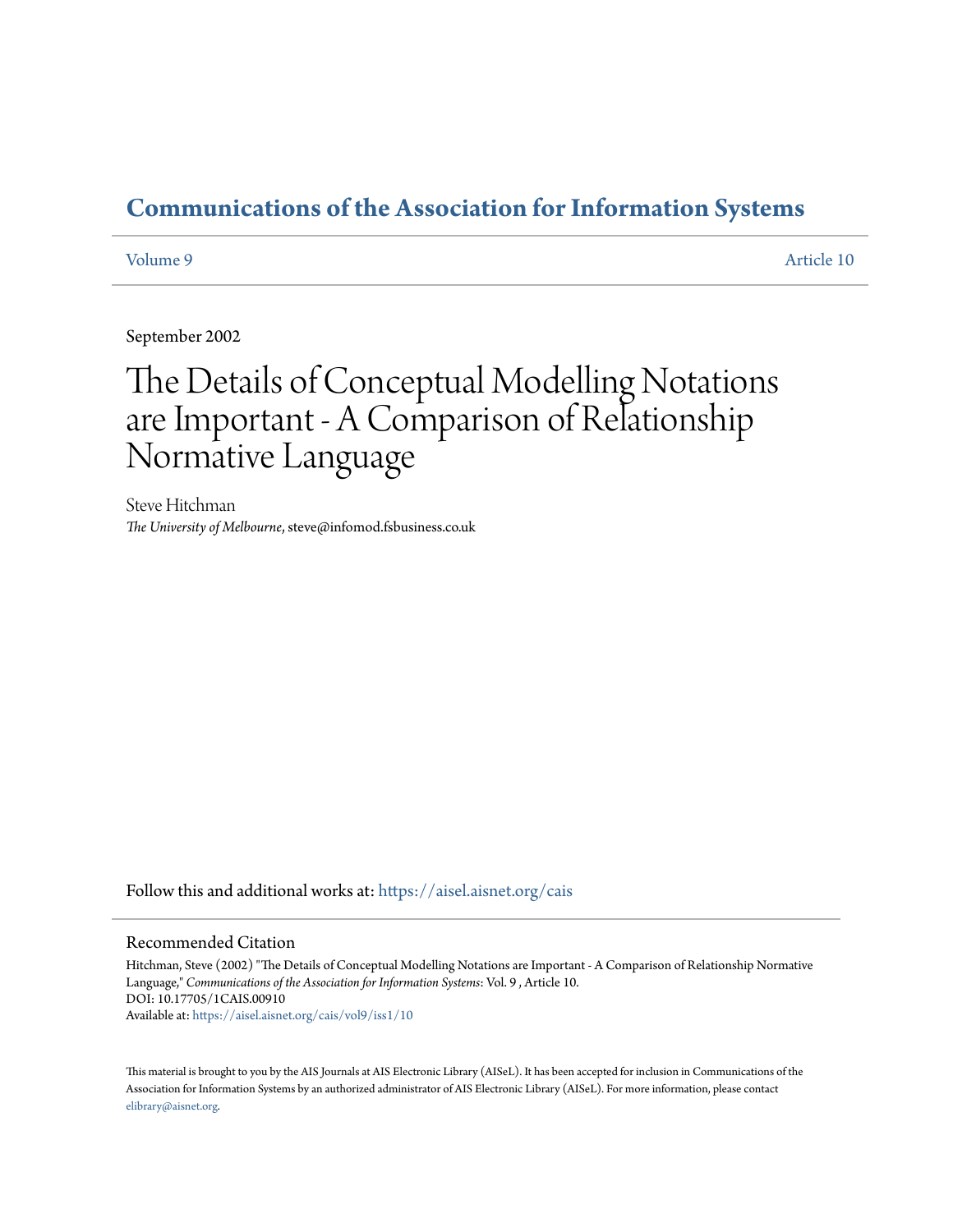

# **THE DETAILS OF CONCEPTUAL MODELLING NOTATIONS ARE IMPORTANT – A COMPARISON OF RELATIONSHIP NORMATIVE LANGUAGE**

#### **STEVE HITCHMAN**

*Department Of Information Systems The University Of Melbourne* steve@infomod.fsbusiness.co.uk

#### **ABSTRACT**

Discussions of conceptual modelling assume that notation details are of secondary importance, a matter of taste and past experience rather than of science. For example, it does not really matter if cardinality is shown with a 'crow's foot' or with the symbol '1..\*'. This paper argues that such an assumption is wrong and that the notation is extremely important in the process of modelling relationships because of the normative language that the notation specifies. Normative language is shown to be a useful way of understanding and comparing relationship notation. Barker's practical relationship definition, using a formal notation, is shown to be sufficiently well formed to allow the modeller to make sense of the domain in their own linguistic context. Less formal notations are shown to disadvantage the less experienced modeller

**KEYWORDS:** entity-relationship modelling, ERM, OMT, UML

#### **I. INTRODUCTION**

Nordbotten & Crosby [1999] showed that graphical notation affects the way that students read very simple entity-relationship and class diagrams. However, no empirical research examines the effects of particular notations in the practice situation. Neither is there any discussion in the literature about why particular notations were developed and the implications of using them. Little empirical research in the practitioner domain exists, but this research suggests that many practitioners use relationships in an informal way [Hitchman 1995, Hitchman 2000]. The definition of a relationship between entity-types needs to be concerned with 'making sense of the real world' [Checkland & Holwell, 1998] and with *how* to model.

Thalheim [1999, pps.56, 67] is an example of a rigorous formalised definition where a (first-order) relationship is an "association between single entity-types or clusters of entity-types"; "an element of the Cartesian product  $R^c{}_1 x ... x R^c{}_n x$  Dom $(\dot{B}_1)x ... x$  Dom $(B_k)$ ". Looking at examples of relationships in the same Thalheim text there is no guidance on how to use the definition – how to model relationships in practice. Data modelling is an applied science and defining how to use relationships in practice is much more problematic than agreeing to define a relationship as a Cartesian product.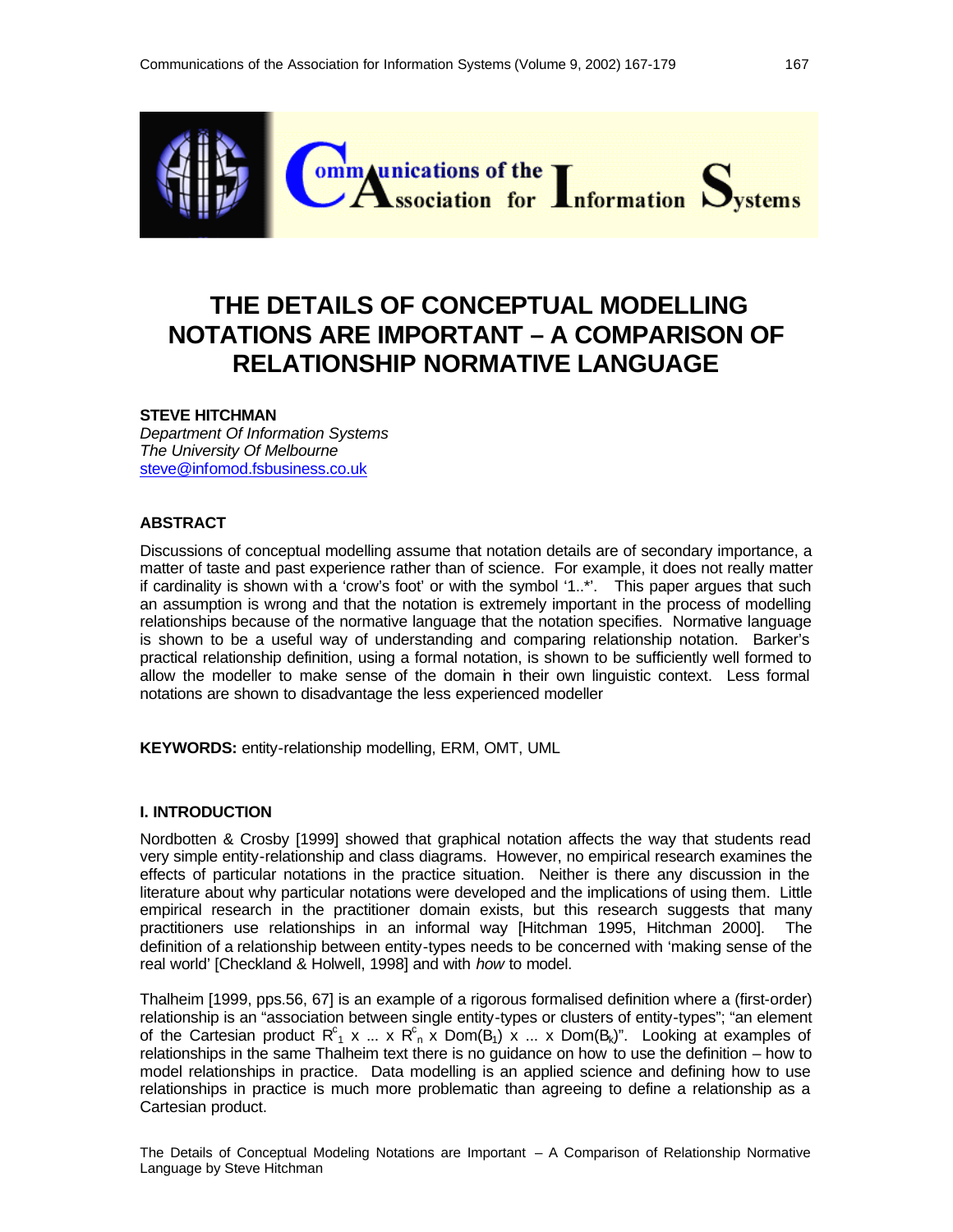The details of the diagram notation used for relationships during modelling received little or no attention and is assumed to be of secondary importance, a matter of taste and past experience rather than of science. For example, it does not really matter if cardinality is shown with a crow's foot or with the symbol '1..\*'. This paper compares a formal approach to relationship notation with less formal approaches with the aim of showing that such an assumption is wrong - the notation is very important in the modelling process because of the normative language that the notation specifies. A secondary aim of the paper is to show that a practically useful definition of relationships already exists but is overlooked by researchers because the definition is linked to a particular notation and because it is embedded in a 'practitioner' text – guidance for modellers based on experience.

Section 2 describes the formal approach to relationship notation using the Barker definition. Section 3 discusses the importance of this notation through its effect on the normative modelling language. Section 4 compares the informal approaches to notation in several other standards to show that apparently disparate notations share a common informal approach. These alternative notations are shown to be both less formalised and less linguistically useful and therefore risk poor specification. Section 5 concludes by summarising the main findings.

#### **II. THE FORMAL APPROACH TO RELATIONSHIP NOTATION**

Many notations are proposed for data modelling. Several of these proposals adopt a 'formal' approach to relationship notation. In the context of practical modelling a notation is formal if it requires formality in conforming to an accepted custom – in the case of relationships the modeller is required to formally complete a specified set of notation dependent sentences for each relationship. This section describes the Barker [1989] relationship notation as the main proponent of the formal approach on the basis that:

- the standard was first published in 1989 in a text still in print (a major achievement for a computing text) and is still regarded by many as the best practitioner introduction to entityrelationship modelling; although separately specified in it's own text it is also part of an integrated analysis method;
- it is widely accessible;
- the text is referenced in undergraduate courses and in academic papers;
- it has been widely used since publication and is supported by a well known CASE tool;
- it was developed through, and is still supported by, a major software house with a worldwide presence (Oracle);
- it specifies business context relationships with an expectation of, but not a dependence on, implementation in a relational domain;
- the standard is prescriptive. It is mandatory to use the full formality (as users of the CASE tool will testify. However this does not mean it is used correctly, of course);
- it contains every element required to be both fully formal and elegantly simple. It represents the strongest level of formality in business specification.

Other notations, for example Bachman [Gane and Loosley 1990, Bachman 1969] could have been used because they have an equivalent formality, but can be considered to be less attractive, for example with the use of arrowheads in the case of Bachman. The Barker notation is shown in Figure 1, and is surprisingly simple. Indeed, one may wonder why later notations are so varied and lacking in formality given the low level of complexity involved.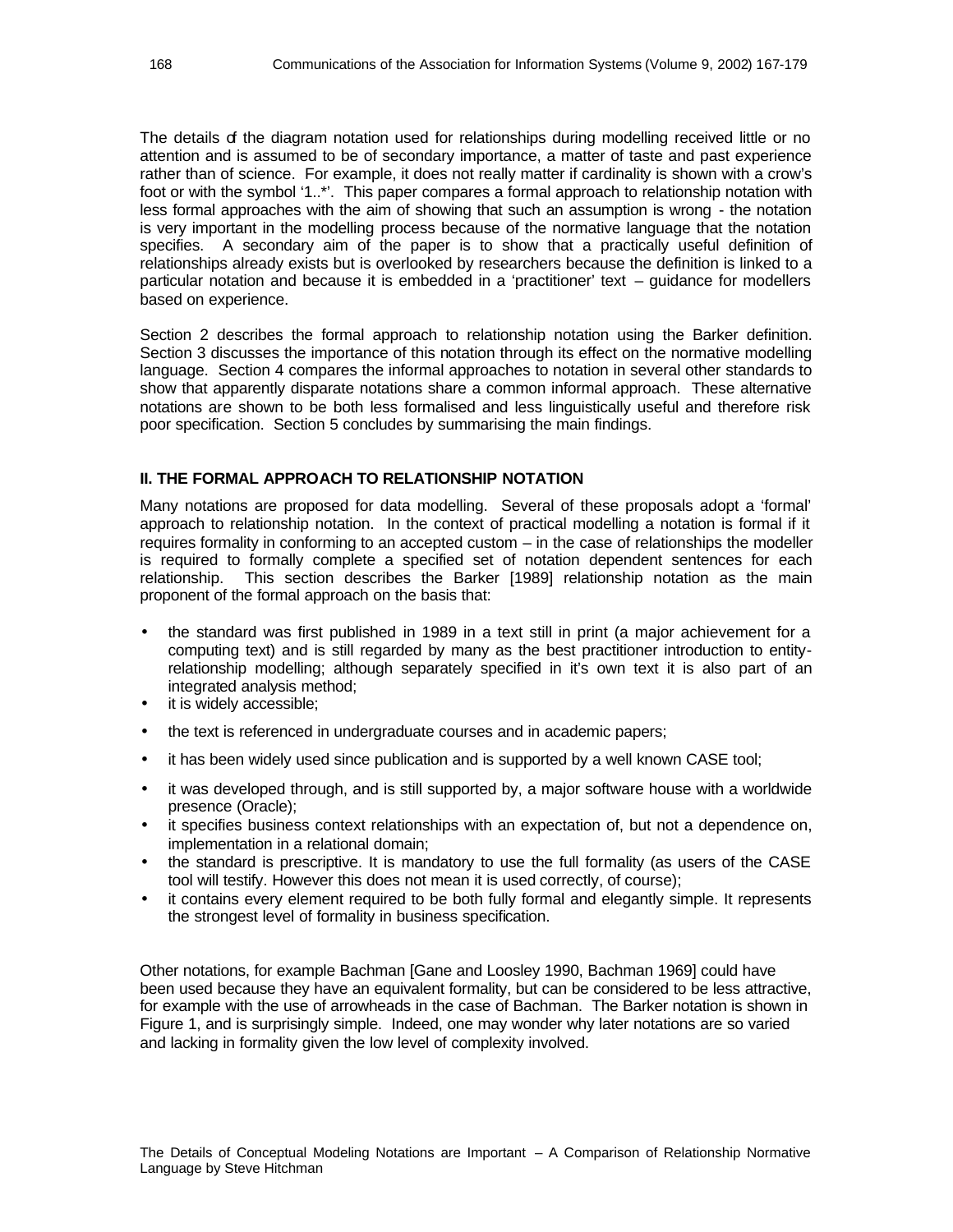

### A department may employ one or more people A person must work for one and only one department



An interesting aspect of the Barker notation is that a normative language is also specified and is mandatory (see [Ortner & Schienmann, 1996] for an explanation of 'normative language' – basically the constrained language defined for the notation). The normative language takes the form of a combination of entity-type name, optionality, relationship name, cardinality, and entitytype name. The normative language structure for the previous diagram is shown in Table 1. The modeller can read the relationship in the order in which the symbols appear on the diagram. Conversely it is difficult to read the optionality and cardinality without including the relationship name.

|  | Table 1. The Normative Relationship Language |  |  |
|--|----------------------------------------------|--|--|
|--|----------------------------------------------|--|--|

| entity-type  | optionality | relationship | cardinality        | entity-type |
|--------------|-------------|--------------|--------------------|-------------|
| name         |             | name         |                    | name        |
| A department | mav         | employ       | one or more        | people      |
| A person     | must        | work for     | only<br>and<br>one | department  |
|              |             |              | one                |             |

Four additional constraints can be applied to relationships in the Barker standard. Barker specifies that a cardinality constraint, shown in 2a, can be applied to any many ended relationship, such as '2-5' (between 2 and 5), or <4 or =5. Barker also notes that such constraints are very rarely found in a business domain. These numeric constraints can be incorporated in the sentence pairs, replacing the 'one or more' phrase. This constraint is rarely used or supported by CASE tools and an example of the confusion about notations is found in Dorsey & Hudicka [1999, p.74-75], a generally well researched and well written book aimed at practitioners. The authors compare the Barker notation with UML (Unified Modelling Language) and incorrectly argue that the Barker standard does not support numerical constraints, whereas UML does. The authors incorrectly suggest that the Barker diagram requires twenty different relationships lines to support a '20' numeric constraint (Figure2a). The authors confuse the Barker standard with the lack of support for this feature in the Oracle CASE tool and then generalise the idea to all entityrelationship notations in order to support the contention that UML is a richer notation.

Figure 2b shows the widely used bar across the relationship line that means the unique identifier of the department is part of a concatenated unique identifier for the person. Although this is sometimes discussed as a 'dependency' the constraint is concerned with identities. The relationship already specifies that a person must work for a department and implies dependency a person will not exist in this domain unless their department exists. On the other hand, a department has an existence independent of a person. It is easy to spot independent existence on a Barker diagram as an entity-type box will only be connected by dashed lines – the dashing giving the visual clue of optionality and therefore independence.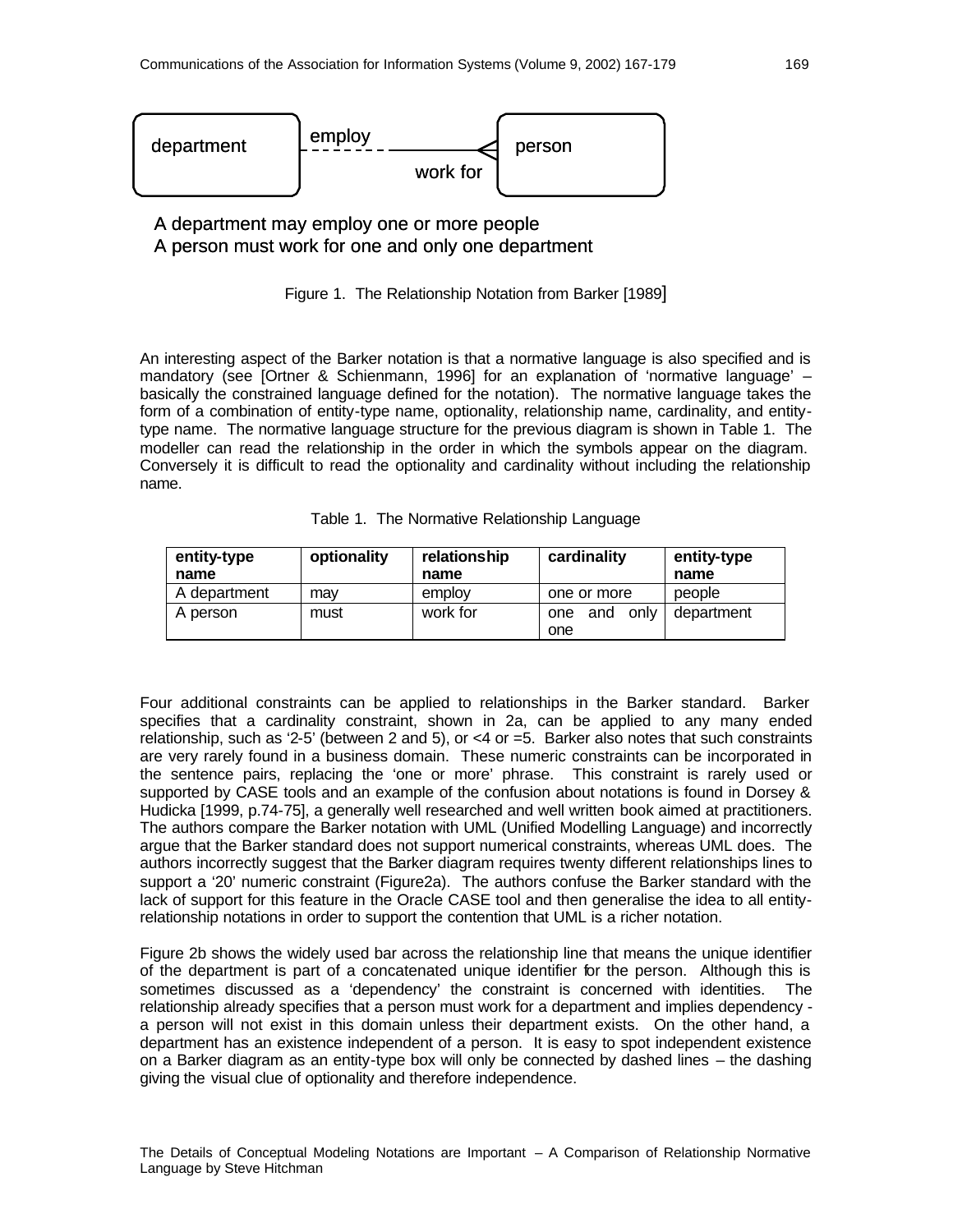

a. The cardinality constraint



b. The 'inherited unique identifier' constraint



c. The 'non-transferability' constraint on a mandatory relationship



d. The 'non-transferability' constraint on an optional relationship



e. The 'exclusive arc' constraint



Figure 2c shows the 'non-transferability' constraint on a mandatory relationship. A person will only exist when they work for a department and will never change departments. Figure 2d shows an optional relationship where a person may exist for some time (independently) and then may eventually work for only one department. 'Ever' can be added to the relationship sentence such that 'A person must work for one and only one department ever' in the case of Figure 2c, and 'A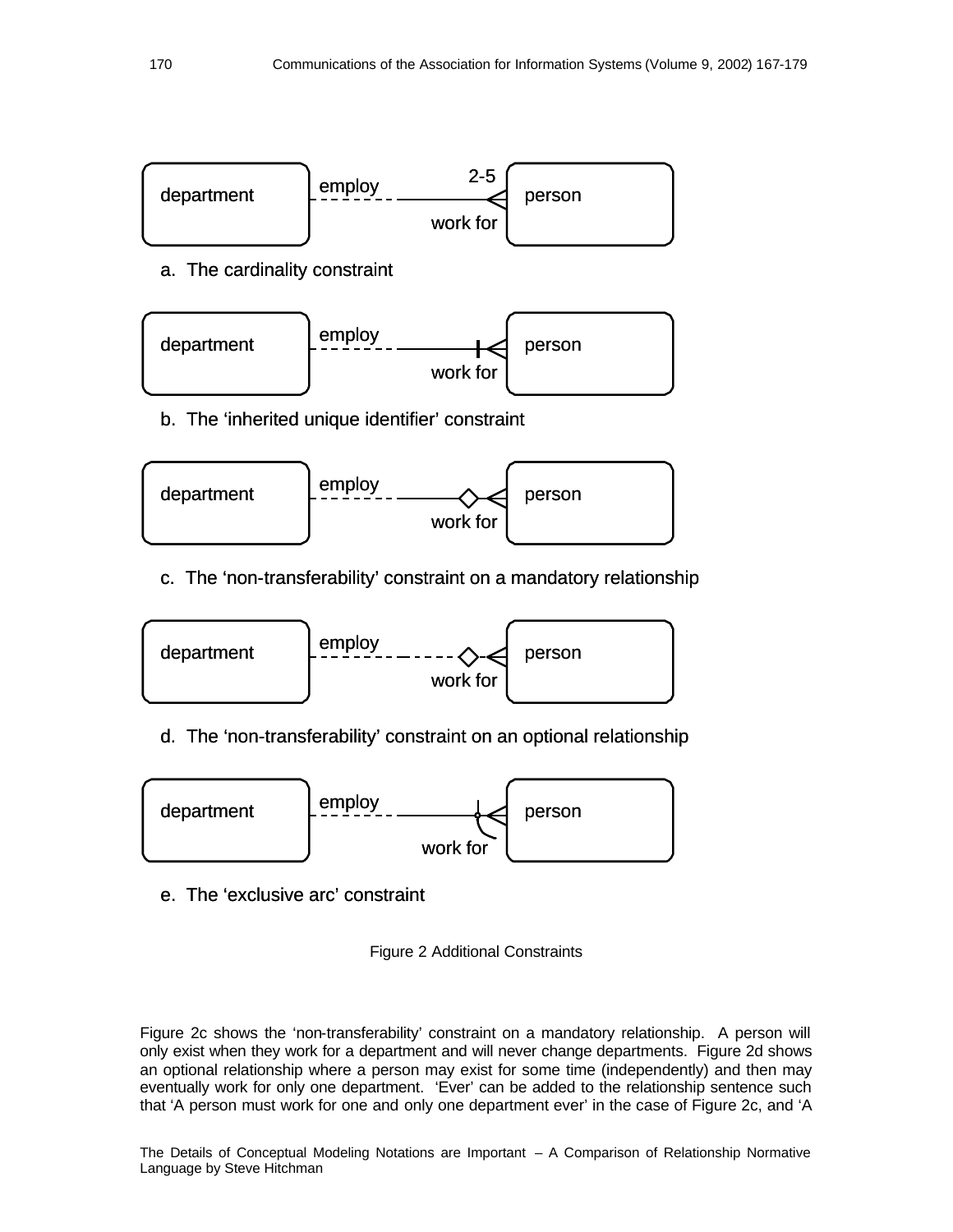person may work for one and only one department ever' in the case of Figure 2d. It is worth noting that Simsion [2001] argues that it would be more useful to have the opposite 'transferable' notation.

The fourth constraint, shown in Figure 2e, is the 'exclusive arc' where a relationship is made either with this entity-type or with some other entity-type, where the arced relationships are exclusive. For example, a person must either work for one and only one department or must .... (or must ...)'. This constraint is almost always necessary in a domain and is widely used.

It is worth noting that n-ary relationships are not part of the Barker notation. Like the notation described in Chen's 1976 paper, n-ary and particularly ternary relationships have not been adopted by practitioners. Indeed, there is a strong oral tradition that practitioners were influenced more by the work of Bachman on database design. Evidence on the use of n-ary relationships in practice suggests that ternary notation is actually counter-productive [Hitchman 1999]. Nary relationships, like many-to-many relationships, would in any case be converted to entity-types in the Barker method. Therefore this discussion excludes n-ary relationships.

It is also possible to include attribute detail on the diagram and these conventions are shown in Figure 3. The hash (#) flags the unique identifier, a star( $*$ ) mandatory and an open circle (o) optional attributes. When implemented as a table, person will have a posted foreign key from department and in many notations this notation is also included in the entity-relationship diagram. In the Barker standard, posted keys are not included as they would replicate the relationship specification. The CASE tool repository will also contain other attribute specific constraints, such as range checks, valid value lists, alternate unique identifiers and definitions that do not appear on the Barker diagram notation.



Figure 3. Attribute Conventions

#### **III. THE IMPORTANCE OF NOTATION AND NORMATIVE LANGUAGE**

The previous description includes most of the notation one needs to know to practise data modelling. We would also need to know about sub-type notation (which is 'box in box'), for example. The surprising thing about modelling is that the notation is simple but using it correctly and effectively is considered quite difficult to achieve. The aim of this section is to show that understanding a previously unexplored area of notation leads to a much clearer view of what is happening when we model. Going right back to the basics helps us understand what we are really doing.

Business relationships are only part of the entity-relationship model. It is assumed that a formal definition of each entity-type is mandatory and there may optionally be other contextual information such as:

- an informal list of examples;
- an informal list of synonyms and context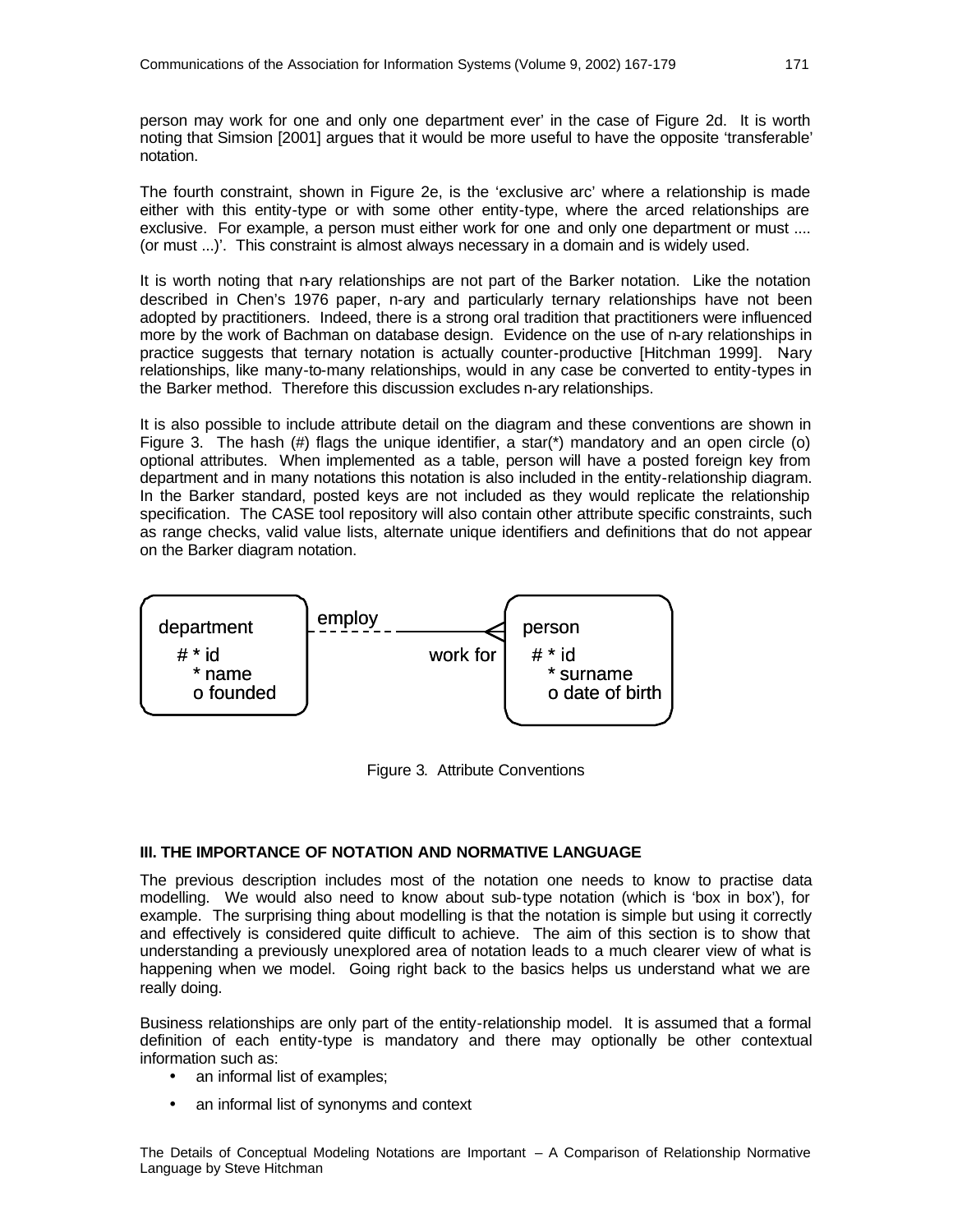• an entity-type state diagram;

This contextual information may be essential to understand the relationship specification and is recorded in some form of repository. It is up to the experience of the modeller to deal with informal aspects of the model.

The scope of the language and notation is restricted as far as possible. For example, there is notation and normative language defined for exclusive arcs but not for inclusion. The rationale for this notation is that, in the business domain, we will very rarely, if at all, need to use an inclusive relationship concept to make sense of the domain in a useful way. If this situation does occur, we can document it in some informal way – for example with the entity-type definition. The notation would otherwise be cluttered with extra symbols that make it harder to use when trying to understand a domain sufficiently. This is the 'too infrequent too complex' decision.

The Barker notation is therefore simple and, importantly, enables the diagram to be directly read with the two way sentences (TWS). The sentence pairs and the diagram convey the *same* information with the exception that we use the plural entity-type name from the repository to complete the sentences with a 'one or more' cardinality. Given that the names of the entity-types and relationships are from the business domain, we therefore construct a set of 'English-like' sentences that any domain expert will recognize. This is not a technical diagram. Therefore, Barker doesn't just *define* relationships; the definition also shows how to *use* the formalism. The formalism becomes the 'normative language' of the specification; what is asked and what is then understood about the domain. Many writers think of the diagram as the end point but the notation and normative language influence how the modelling occurs to get to the end point.

A feature of the normative language is that each sentence can be judged to be either true or false. If every sentence is verified, then a simple way of verifying the complete model is available: the modellers can 'read through' the diagram. Therefore TWS allow very strong validation techniques, and provide a simple way of examining each association to confirm its cardinality and optionality. Fairly obviously, in the example we have used about people and departments, it is not the case that people work for one and only one department. People will move departments. Using TWS and making the statement about 'only one department' should highlight the mistake. More importantly it would be unlikely that the assertion would be made incorrectly in the first place. Of course, not all business relationships are this easy to understand.

By formalising the association the modeller is asked to investigate, in detail, important aspects of domain knowledge, that may otherwise go unquestioned. This approach results in a formalised way of knowing that the 'right' questions were asked. The implication is that, if this level of formalism is not apparent, then it is up to the modelling team to be sure that their understanding of domain associations is sufficient and accurate. This is not to say that we want to interpret the 'natural language' of the business. TWS are not an attempt at some form of 'natural language sentence' in the wider sense but represent the constrained way to talk about the business. Experience leads us to believe that Barker's is the language we need to use to understand the data. The modeller is making sense of the domain in their own linguistic context.

At this point in the argument we can see that the Barker notation makes it possible to turn our view of modelling on its head. Instead of being directed to the visual production of a diagram, we can instead view the diagram as a by product of what is really happening. Modelling relationships is mostly constructing TWS that make sense, based on talking through the data. TWS is why the normative language, and by implication the notation, is really important. The argument, then, is that it is more important to understand the normative language than to define concepts formally with predicate logic because we need to now how to use the notation. There is a strong suggestion here that linguistics is at the heart of notation and needs to be accounted for in any definitions; however this suggestion is beyond the scope of this paper.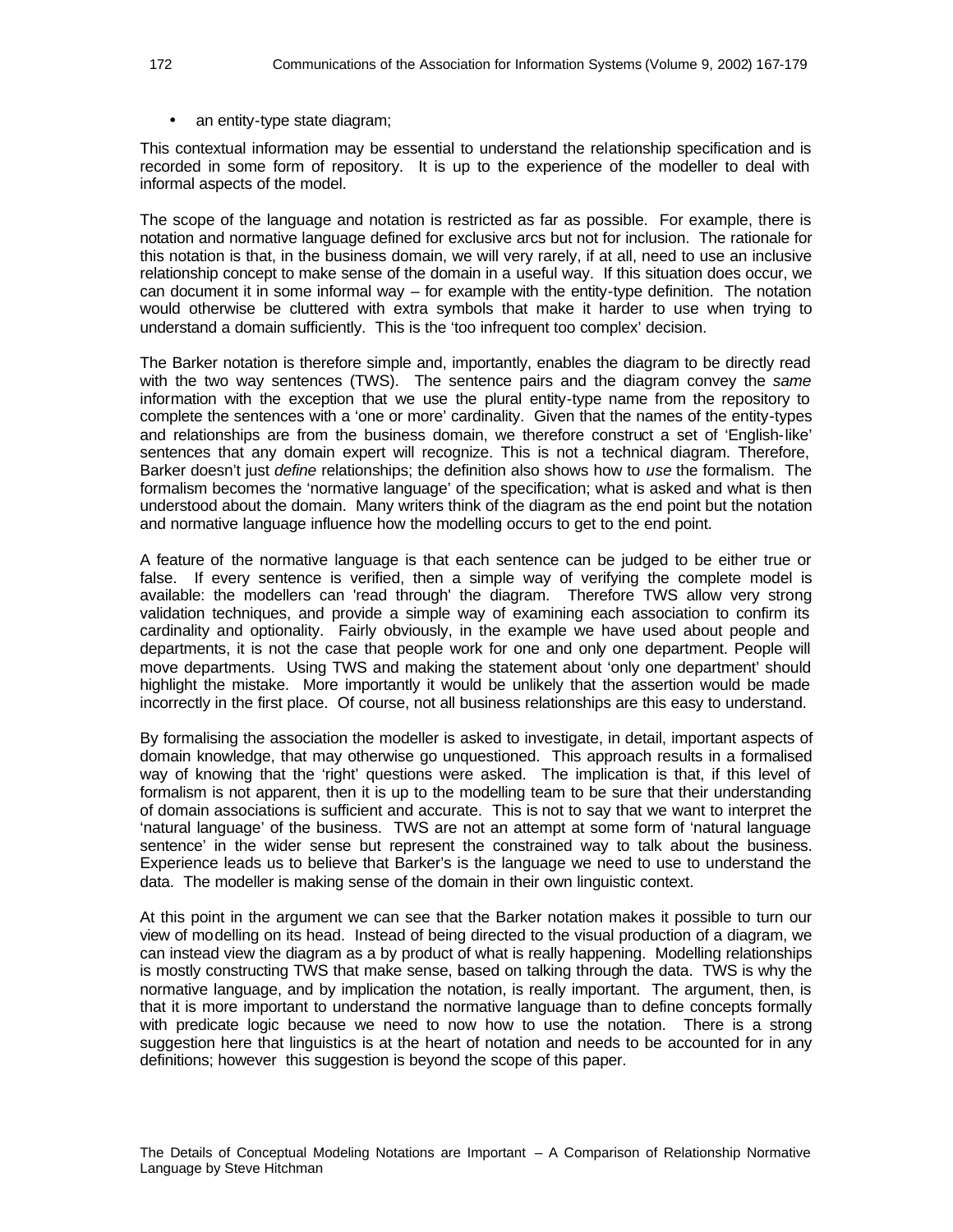#### **IV. ALTERNATIVE NORMATIVE LANGUAGES FOR RELATIONSHIPS – THE LESS FORMAL APPROACH TO NOTATIONS**

Another school of thought on the normative language of business relationships takes a less formal approach across many seemingly different notations and is now represented by the UML. The notations are informal since the modeller is not required to conform to a notation-dependent language custom and most importantly is not required to complete relationship sentences formally. This section compares the informal approach of several different notations. Again, although there are many notations to choose among, only a few are examined here. The objective is to understand the informal approach to relationships and the normative language effect

Very little is documented about why particular notations are used. Texts will generally state what a particular notation means without giving a rationale for particular symbols or saying why the symbol chosen is to be preferred to those already available. The reasons for choosing particular diagramming notations are generally shrouded in mystery. Informal evidence implies that the Martin notation was suggested because it was ideal for use with pen and paper. In this notation, an initial step in the diagram is to suggest, by drawing a line, that two entity-types are related. Other notations are added to this line - the open circle, bar and crow's feet - to indicate cardinality. Similarly the use of 'soft boxes' (rectangles with rounded corners) is a deliberate choice to make the diagram look 'easier on the eye'.

One other example of the mystery surrounding notations is the naming of the 'crow's foot' notation indicating 'one or more'. This notation can lead to discussions such as 'have we missed the crow's foot off this relationship', which is, apparently, bizarre. The reason that this notation should be popularly named after a visual similarity with a child's drawing or cartoon of a bird's foot may well reflect the fact that no 'natural' name exists for this device. The crow's foot notation gives a visual clue of fan out, or attachment to many entities, and may be simply the result of reversing an arrowhead. Arrowheads were commonly used in flow diagrams to link boxes, but their use is frowned on in ERM diagrams as no flow is implied by a relationship.

Figure 4 shows four relationship notations that look completely different. It is difficult to see that Barker and Bachman work the same way but use different symbols. In Bachman notation, the filled dot corresponds to the solid line, the empty dot to the dashed line and the arrowhead represents 'one or more' like the crow's foot. Both notations attempt to give a visual clue to optionality. Bachman also stipulates TWS and it is this common normative language that makes the apparently different notations so similar; the symbols both correspond and they are in the same positions on the diagram.

Martin and UML represent the alternative school of notation and share the same difference with the Barker standard. Martin and UML symbols correspond

- the crow's feet with the "\*",
- the zeros,
- and the bars and 1's.

However, Martin and UML notations are 'in different places' to those of Barker and Bachman. Instead of splitting the optionality and cardinality information, the less formal notation combines it into one end of the relationship – correspondingly symbols are in different places. This combination turns out to have a subtle but far reaching effect on the normative language. Table 2 shows a comparison of association sentences, resulting from the different approaches of the Barker and the Martin [1990] notation.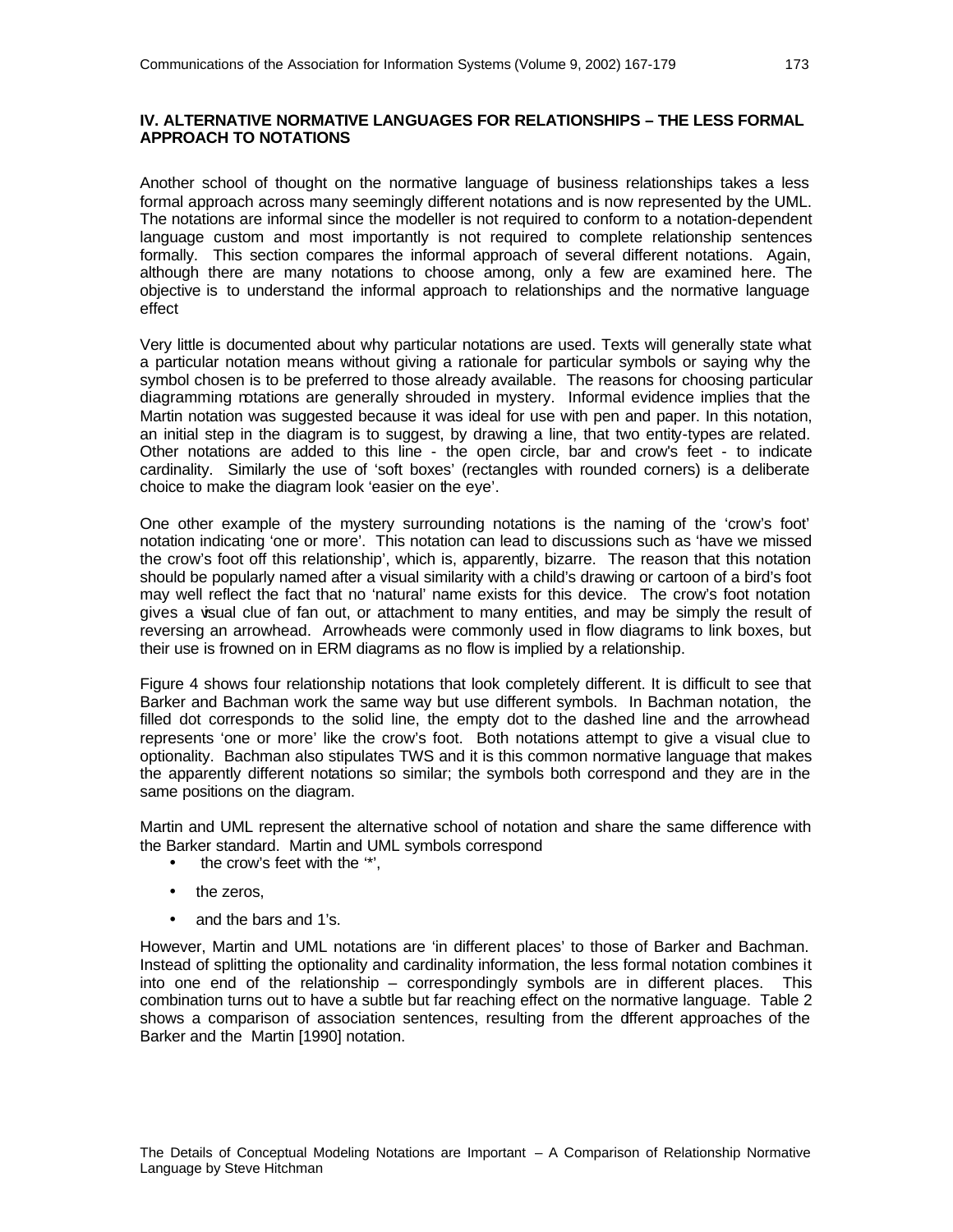

Figure 4. Alternative Relationship Notations

#### Table 2. Association Sentences in Alternative ERM Standards

| <b>Barker</b>                                                                             | <b>Martin</b> |
|-------------------------------------------------------------------------------------------|---------------|
| A department may employ one or more A department employs zero, one or more<br>people      | people        |
| A person must work for one and only one   A person works for one department<br>department |               |

#### **THE MARTIN NOTATION**

The Martin standard was chosen for discussion here since it is also widely used by practitioners, is supported by CASE tools, and illustrates the key difference in approach between various ERM standards. In this alternative approach, the optionality and cardinality information are compressed into simply 'cardinality' information that is placed at the 'far' end of the relationship line. The concept of 'may ... one or more' becomes a compressed '... zero one or more'.

This doesn't seem to amount to much of a difference – and the advice seems similar to Barker's: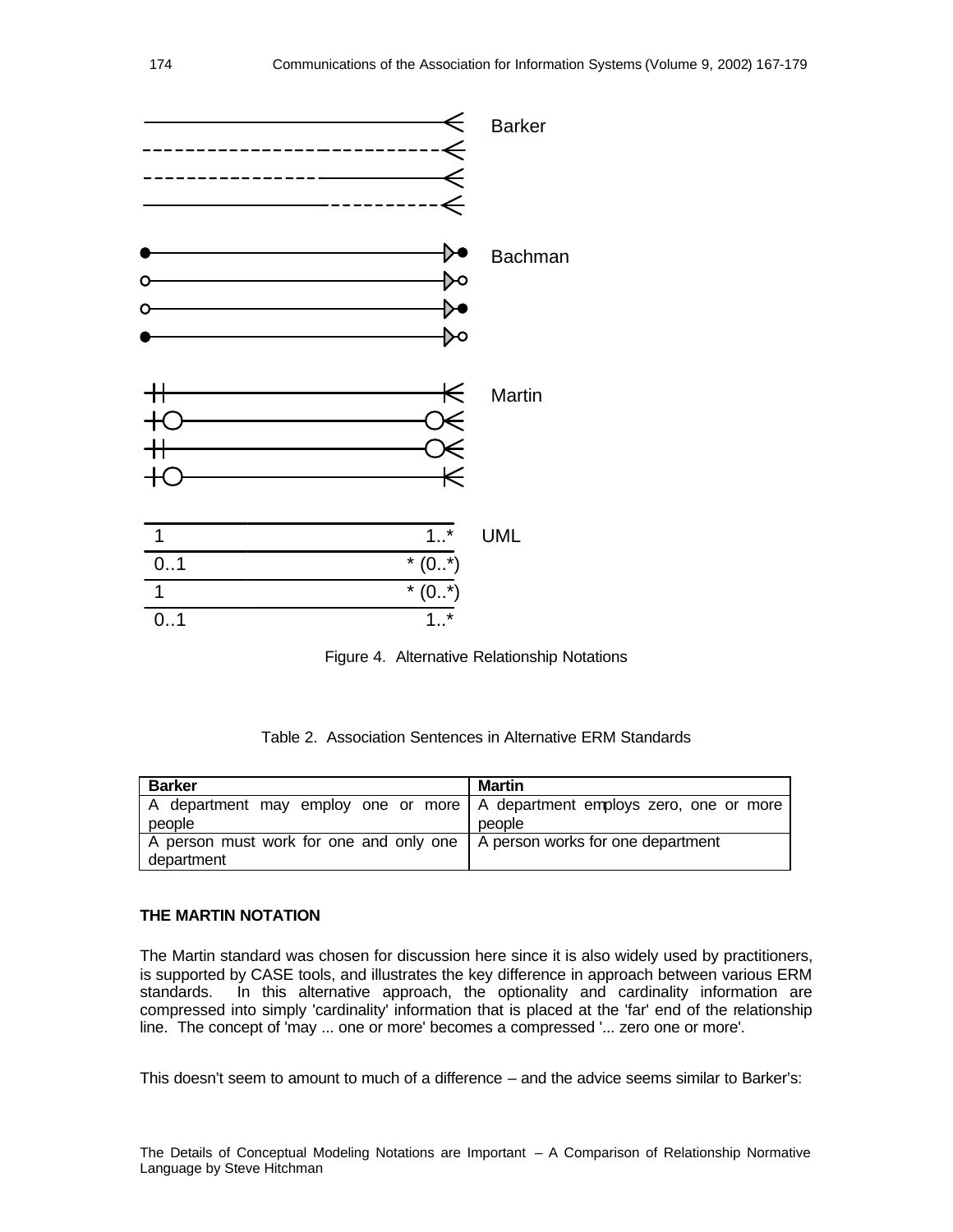"Lines between boxes are bi-directional. The line could be read in either direction. ... The information ought to read like an English sentence" [Martin 1990, p.310];

 "It is desirable that the label on the link compose a sentence. ... This sentence building should be enforced as a discipline of entity analysis." [Martin & McClure 1985,p.303].

These statements clearly reflects thinking in the Barker approach although the 'zero one or more' sentence produced is less elegant in business terms. The difference is that this is now a sentence. Martin [1990] advises that labelling in one direction will generally make the other label name obvious. The clumping of the cardinality information, as it were away from the relationship name information, leads to the notation and normative language being seen as separate issues:

"It is usually necessary to label in only one direction" Martin [1990,p.310]; "Some data analysts like to label every link. This takes time and the additional work is often not worthwhile. The meanings of most links are obvious. When a label could have alternate meanings, it should be labelled." Martin & McClure [1985,p.304].

So we have the comparison with the Barker formalism shown in Figure 5. By naming in only one direction, there is no formalised check on the cardinality of both relationship ends. Figure 5 presents an implied relationship, say 'is included in', which may be generated each time a relationship is read (and may be inconsistent from reading to reading). TWS equivalents to the information in the diagram are no longer available. Perhaps more important, it is now no longer obvious that TWS exist - the relationship name is untangled from the cardinality.



A department may include one or more people An employee must work for one and only one department



#### A department employs zero, one or more people

Figure 5. The Use of Association Naming in The Barker and Martin Formalism

Formality in the Martin notation is sometimes made stronger by the use of the 'double bar' to indicate 'one'. This double bar specifies 'one and only one', as opposed to either 'zero or one' or 'zero or one or more'. In many other standards the 'one' has no symbol, i.e. the lack of a symbol implies 'one'. In the Martin standard, a lack of symbols is considered to be potentially dangerous; perhaps the analyst has simply forgotten to check. Therefore, the explicit use of a 'bar' in the Martin ERM is designed to ensure that the 'one' issue was considered. Here, then, the diagram performs some of the function of the TWS check in Barker. The double bar, however, is not used in many implementations of the Martin standard, and the single bar is more commonly found in texts and CASE tools

Confusingly, the same notation can be used with a different normative language. Finkelstein [1989, p.52] phrases sentences using (the equivalent of) 'A department may have one or many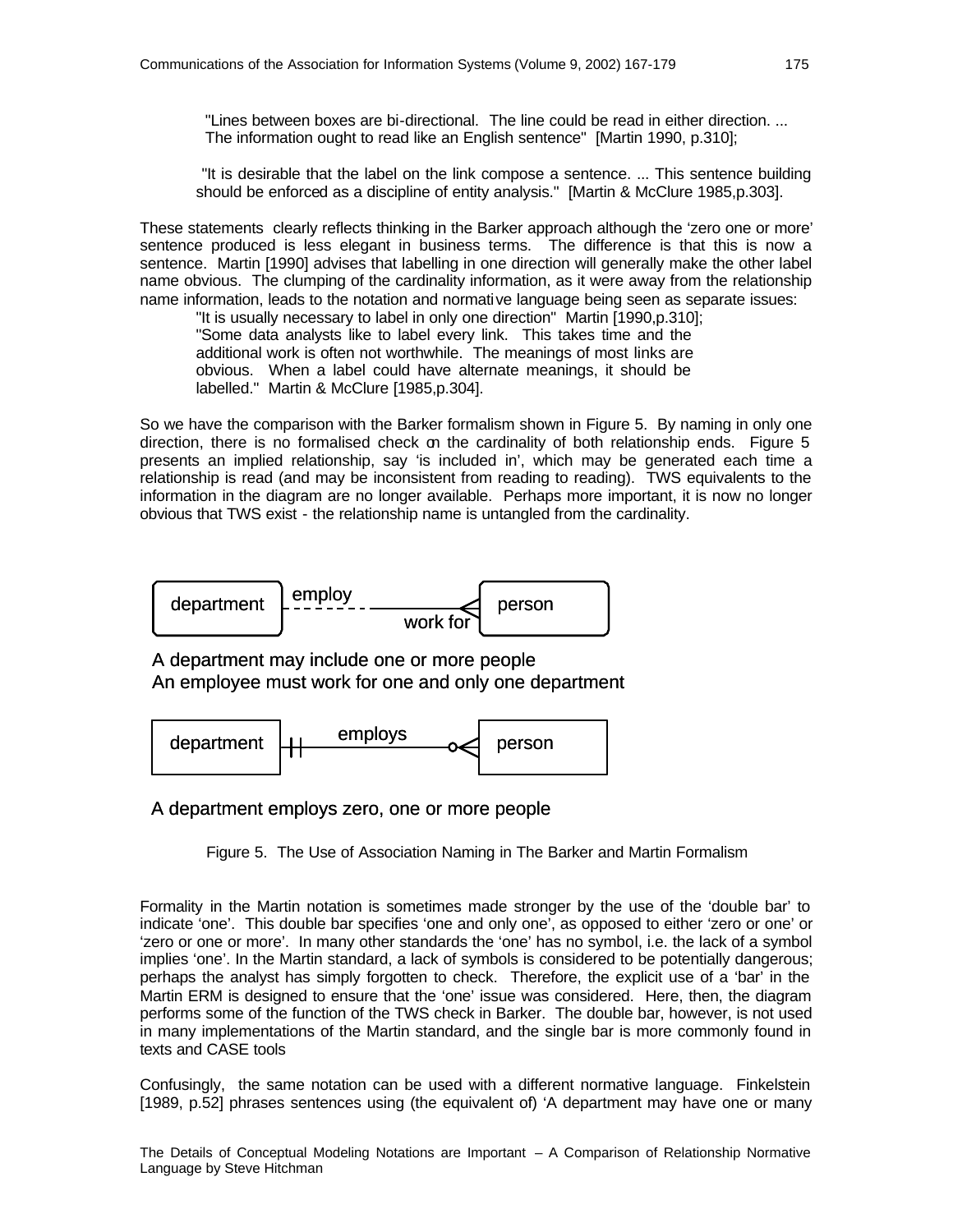people, or none' and uses TWS. When an empty circle, a single bar and a crow's foot are used together, Finkelstein [1989, p.53] uses (the equivalent of) 'a department may initially have no people, but must at some time have at least one, or many people'. So Martin and Finkelstein notation look the same but are read differently. It is necessary to know both the notation and how the normative language works to understand what the model means. Therefore, we cannot be expected to understand a diagram visually without having been told the normative language.

#### **THE OMT NOTATION AND ROLE NAMING**

The Object Modelling Technique (OMT) notation, the predecessor of UML, uses very oblique visual notation clues – a filled circle  $(\bullet)$  signifies 'zero or more', whereas the empty circle  $(\bullet)$ ' signifies 'zero or one'. The difference between a filled circle and a '1+' is the (zero) optionality  $- a$ very complex visual cue. In OMT the clumping of cardinality and optionality is named as 'multiplicity' and given a status outside the relationship name. Although "Associations are inherently bi-directional… The name of a binary association usually reads in a particular direction ... In reality both directions are equally meaningful ..." Rumbaugh et al. [1991,pp.27-28], there is no formalised handling of association naming and sentences. The association name is optional if it is considered to be obvious. The normative language could be similar to Martin, with the use of ... zero or one (see for example [Rumbaugh, 1991, p.45]). In some examples the 'one' is not used, and the sentence is '... many', rather than '... one or many' (for example,[Rumbaugh et al. 1991, p.30]). The use of '... may have one', '... may have many' can also be found instead of the 'zero or many'. In OMT the notation is very distant from TWS and it is therefore difficult to see how to 'talk about' and use the notation.

A further complication in use arises with the option of using role names instead of relationship names. "Use of role names provides a way of traversing associations from an object at one end, without explicitly mentioning the association …A person assumes the role of employee with respect to a company; a company assumes the role of employer with respect to a person." ... Use of role names is optional, but it is often easier and less confusing to assign role names instead of, or in addition to, association names" [Rumbaugh et al. 1991,p.34]. The foregoing is the further extreme in the less formal approach - role relationship naming is now completely divorced from the multiplicity information.

Jacobson [1995,p.118-119] gives several reasons for preferring role names to association names. Firstly, asking questions concerning roles 'seems the natural thing to do' although the claim of 'the natural thing to do' is found in many prescriptive texts to support diverse ways of doing similar things. Secondly, 'relations normally exert influence in one direction'. Thirdly, using role names helps to find a structure in the object model. However, from the formal point of view much seems to have been lost for indeterminate gain. The comparative naming of the entity-type and the role is obviously problematic – we needed to change 'department' to 'organisational unit'. It is quite possible, however, to extend the Barker normative language to account for role names. A possible extension is shown in Figure 6.

#### **THE UML NOTATION**

The Universal Modelling Language (UML, see for example [Booch & Rumbaugh, 1997]) made some detailed changes from OMT. Not surprisingly the cardinality indicator of circles was replaced. The relationship name is given an arrow indicating the direction for reading the relationship name and a normative language is suggested which would be "A person acting as an employee works for a department as an employer". However, the approach is inconsistent as role names can be omitted where the relationship membership names seem better or where it is difficult to find a role name. Similarly, the relationship name can be omitted. The multiplicity and naming are still separated and although the notation is essentially the same as Martin (Figure 4) with different symbols, there is no hint that TWS are involved.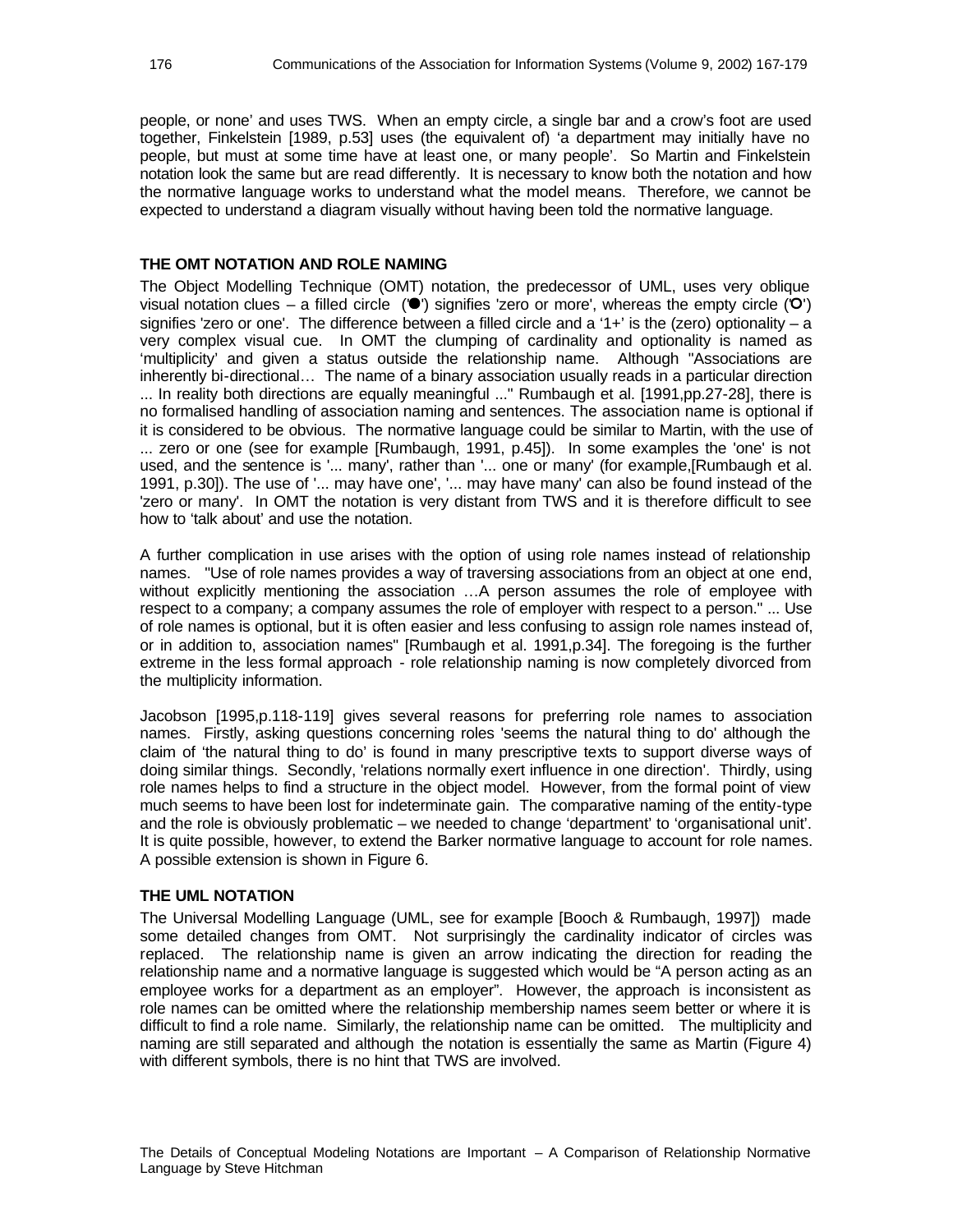

Figure 6. Normative Language for Roles

Some learning from ERM occurred in the development of UML. Exclusive relationships are not part of OMT [Rumbaugh et al., 1991], but have been incorporated in the later development of the UML Notation and according to Booch & Rumbaugh [1997,p.7] "Occasionally one class can participate in two associations, but each object can only participate in one association at a time. This association can be shown by placing an "or"". So this aspect of the Barker standard has taken some five years to become included in UML developments.

It is possible to say, then, that although named the Universal Modelling *Languag*e, it is precisely the relationship language that is not defined formally.

#### **THE ORM NOTATION**

The situation in another paradigm, the Object Role Model (ORM, [Halpin 1995]), is similar to Martin, although using an example based normative language. For example, Halpin advises that "... If desired the inverse predicate may be included..." [Halpin 1995, p.62]. Scanning through an ORM text there are few examples of TWS. Nijssen and Halpin [1989, p.52] provide a rationale for this absence that is similar to that given by Martin and McClure [1985]. The key addition is the example population that can be shown on the diagram that also implies the constraints. Therefore, the user may confirm the model partly with the example population. This notation would result in fact statements similar to 'Department (1) includes person (22)'. This difference is interesting from the 'more abstract' TWS, but carries with it the problem of large diagram sizes and complex notation in return for formalising some of the informal aspects of Barker.

#### **INFORMAL NOTATIONS ARE DIFFERENT**

The variation in notation is large, but ideas about relationship naming in the less formal school are similar, with the addition of role naming in the object-oriented paradigm. Both formal and informal approaches have diverse notations that make notation seem to be of secondary importance. However, this viewpoint disguises the fundamental difference that a notation designed for TWS makes. The Barker notation makes a good benchmark because it formalises the normative language. Comparing notations with the Barker benchmark shows a stark difference in formality that intuitively suggests that the formal approach is less risky. This notational difference was previously unexplored in the literature.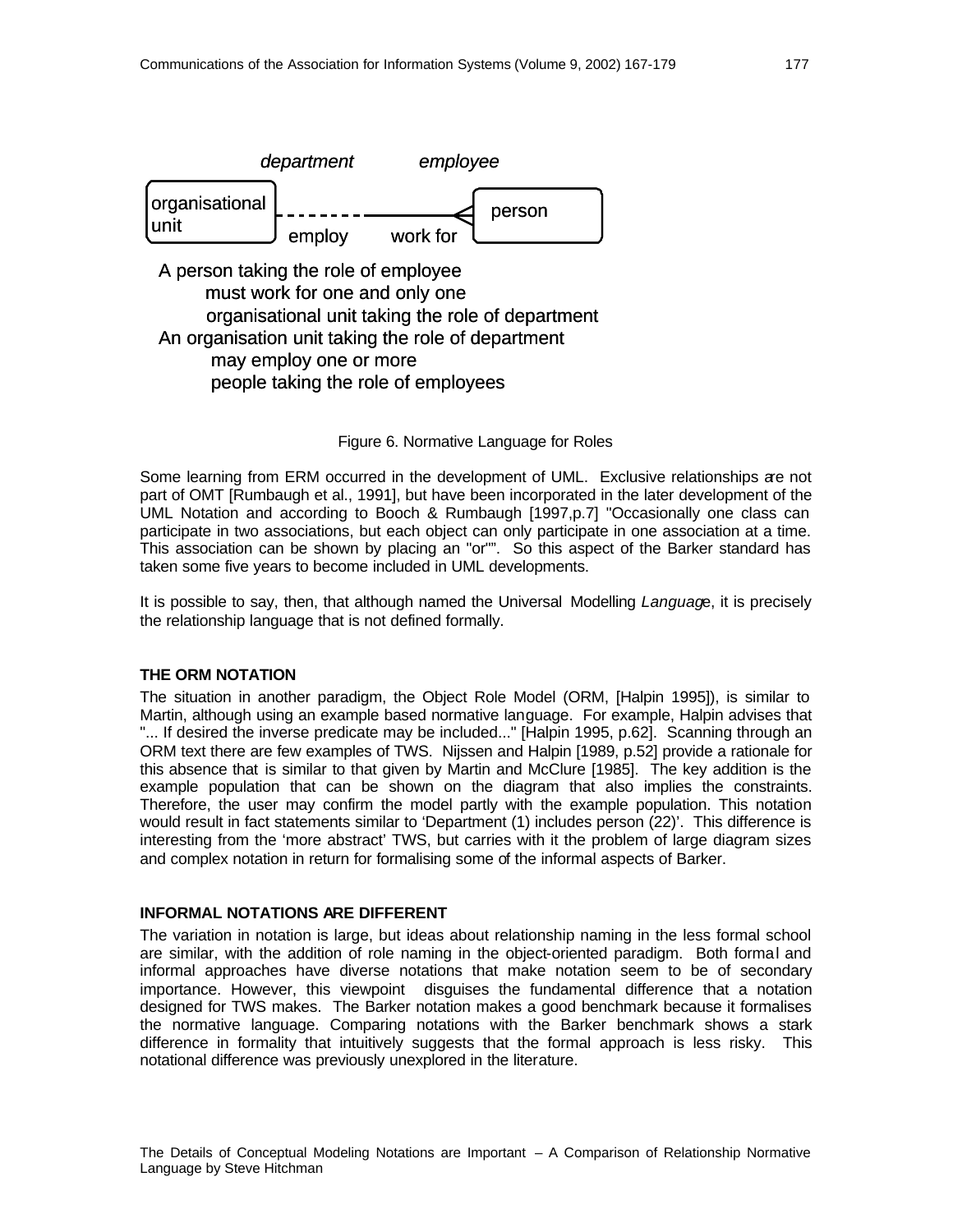We cannot conclude, nor are we interested in suggesting, that experienced modellers in the formal school would necessarily produce better models (whatever 'better' may mean). Although this hypothesis might be an interesting area for empirical research it could be argued that a well trained experienced modeller would only require an informal use of TWS, some of the time. What is at issue here is knowing about TWS and having that tool available when experience dictates its need. Knowing and understanding about TWS could be thought of as a key element in being able to run a modelling session since understanding TWS is understanding the language of modelling. Understanding TWS is not the same as formally, and unthinkingly, following the rules. When Martin & McClure [1985,p.304] advise us that thoroughly naming relationships is not necessary, they speak as highly experienced modellers. Therefore, like learning in general, it should pay to follow the rules carefully when learning modelling in order to be proficient. Learning through using a notation that does not make TWS explicit will risk poor specification and ineffective modelling meetings. At the more extreme end of the alternative school, the UML trained practitioner will not be able to be aware of TWS at all.

#### **V. CONCLUSIONS**

Contrary to previous assumptions, notation detail was shown to be really important in understanding business relationships because of the effect of normative language. The suggestion is that normative language is a useful way of understanding notations and relationship modelling in a linguistic context. The research literature previously overlooked the Barker relationship definition which was shown to provide a useful way to understand how to use business relationships in practice – whereas current definitions of prepositional logic are difficult to apply because they lack the essential element of *use.* Comparisons with the Barker benchmark notation reveal different levels of normative language formality. The less formal approaches arguably put the less experienced modeller at a disadvantage, risking ineffective modelling. Verifying this assertion should be a useful area for future research.

*Editor's Note:* This article was received on April 2, 2002. It was with the author four weeks for four revisions. It was published on September 17, 2002

#### **REFERENCES**

Barker, R. (1989) *Case\*Method: Entity Relationship Modelling* , Boston MA: Addison Wesley

Bachman, C. W. (1969) Data Structure Diagrams Database: *A Quarterly Newsletter Of SIGBDP*, Summer, **1**,2\

Booch, G. and Rumbaugh, J. (1997) *The Unified Notation* , Cupertino, CA: Rational Software **Corporation** 

Chen, PP-S. (1976) The Entity Relationship Model: Towards a unified view of data, ACM Transactions on Database Systems 1(1) pp. 9-36

Checkland, P and Holwell, S. (1998*) Information, Systems, and Information Systems: Making Sense Of The Field*, Chichester: Wiley

Dorsey, P & Hudicka, J (1999) *Design Using UML Object Modeling*, Berkeley, CA: Oracle Press-McGraw-Hill

Finkelstein, C. (1989) *An Introduction To Information Engineering: From Strategic Planning To Information Systems*. Boston MA: Addison-Wesley

Gane, C. and Loosley, C. (1990) Information Systems Modeling Part 3 *InfoDB* Winter 1990/91 pp. 28-36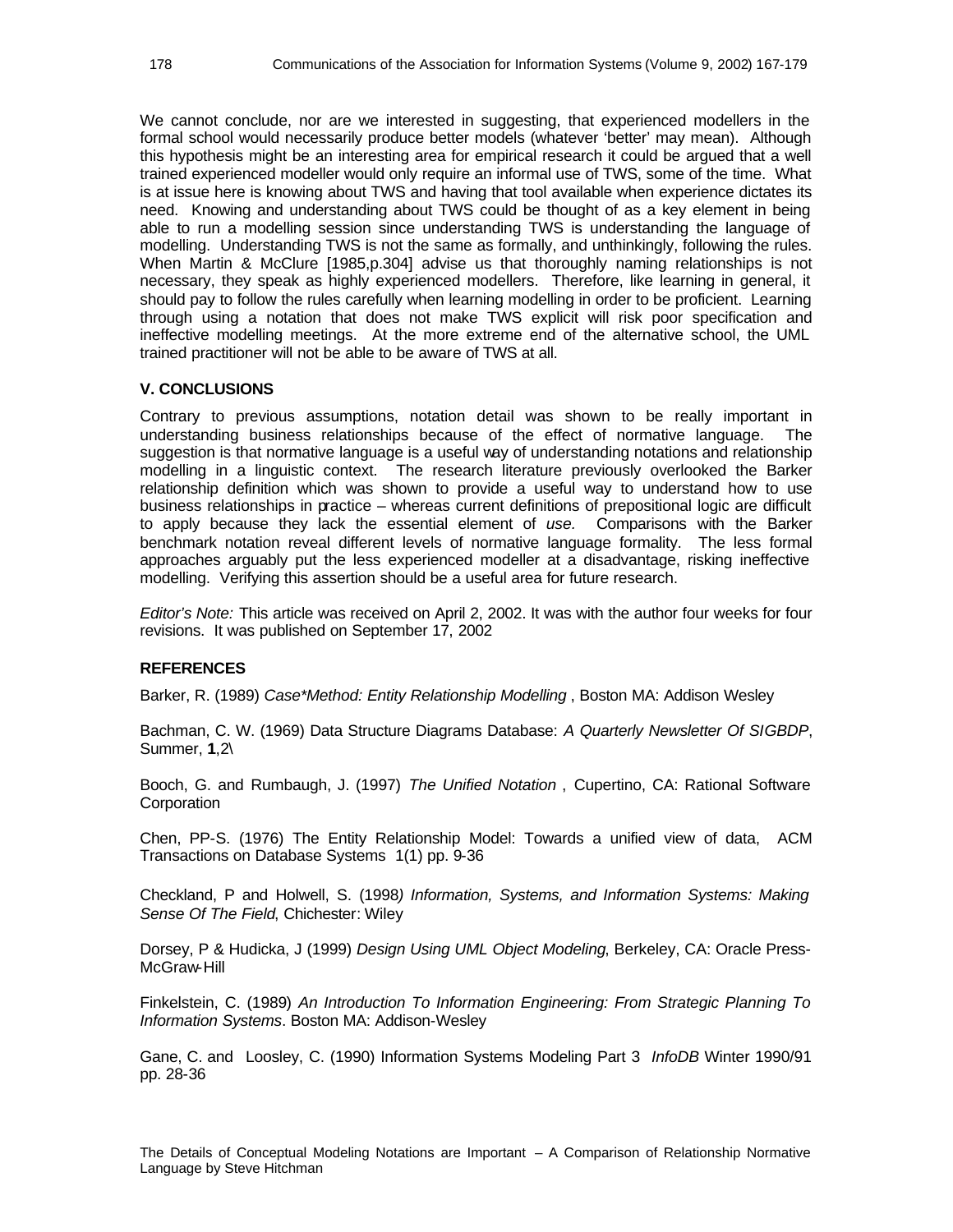Halpin, T., A. (1995) *Conceptual Schema and Relational Database Design*. 2nd Edition. Upper Saddle River, NJ, Prentice Hall

Hitchman, S. (1995) Practitioner perceptions on the use of some semantic concepts in the entityrelationship model. *European Journal of Information Systems,* **4**, 31-40

Hitchman, S. (1999) Ternary Relationships – to three or not to three, is there a question ? *European Journal Of Information Systems* Vol 8 December pp.224-231

Hitchman, S. (2000)Object-Oriented Modelling In Practice: Class Model Perceptions In The ERM Context, *Proceedings of the 19th International Conference on Conceptual Modelling*, ER2000, Edited by Liddle, S.W, Mayr, C & Thalheim, B. Salt Lake City, USA 9-12 October 2000 (published as Heidelberg: Springer Verlag Lecture Notes In Computer Science volume 1920, ISBN 30540- 41072-4) pp.397-408

Jacobson, I., Ericsson, M., Jacobson, A. (1995) *The Object Advantage: Business Process Reeingineering With Object Technology ,* Boston MA*:* Addison-Wesley

Martin, J. & McClure, C. (1985) *Structured Techniques For Computing* ,Upper Saddle River, NJ:Prentice Hall

Martin, J. (1990) *Information Engineering - A Trilogy* Upper Saddle River, NJ: Prentice Hall (Details of the notation are in Book 2:Planning and Analysis, pp. 162-163, and in Book3: Design and Construction p.58)

Nijssen, G.,M. & Halpin,T.,A. (1989) *Conceptual Schema & Relational Database Design: A Fact Oriented Approach* , Upper Saddle River, NJ: Prentice Hall

Nordbotten, J. C. & Crosby, M.E. (1999) The effect of graphic style on data model interpretation. *Information Systems Journal* **9** pp.139-155

Ortner, E. and Schienmann, B. (1996) Normative Language Approach: A Framework for Understanding. *Proceedings of 15th International Conference on Conceptual Modelling, ER'96*, Cottbus, Germany, October. Heidelberg: Springer Verlag as Lecture Notes in Computer Science 1157. pp.261-276

Rumbaugh, J., Blaha, M., Permalani, W., Eddy, F. and Lorensen, W. (1991) *Object Oriented Modelling and Design* , Upper Saddle River, NJ: Prentice Hall

Simsion, G. (2001) *Data Modeling Essentials* (2<sup>nd</sup> Edition), Scottsdale, AR: Coriolis

Thalheim, B. (1999) *Entity-Relationship Modeling* , Heidelberg : Springer Verlag

#### **ABOUT THE AUTHOR**

**Steve Hitchman** has been lecturing and consulting in data modelling issues for over ten years. This paper was written during a sabbatical at Melbourne University. For the previous three years he worked as a corporate modeller and data architect within several UK banks and insurance companies.

Copyright © 2002 by the Association for Information Systems. Permission to make digital or hard copies of all or part of this work for personal or classroom use is granted without fee provided that copies are not made or distributed for profit or commercial advantage and that copies bear this notice and full citation on the first page. Copyright for components of this work owned by others than the Association for Information Systems must be honored. Abstracting with credit is permitted. To copy otherwise, to republish, to post on servers, or to redistribute to lists requires prior specific permission and/or fee. Request permission to publish from: AIS Administrative Office, P.O. Box 2712 Atlanta, GA, 30301-2712 Attn: Reprints or via e-mail from ais@gsu.edu